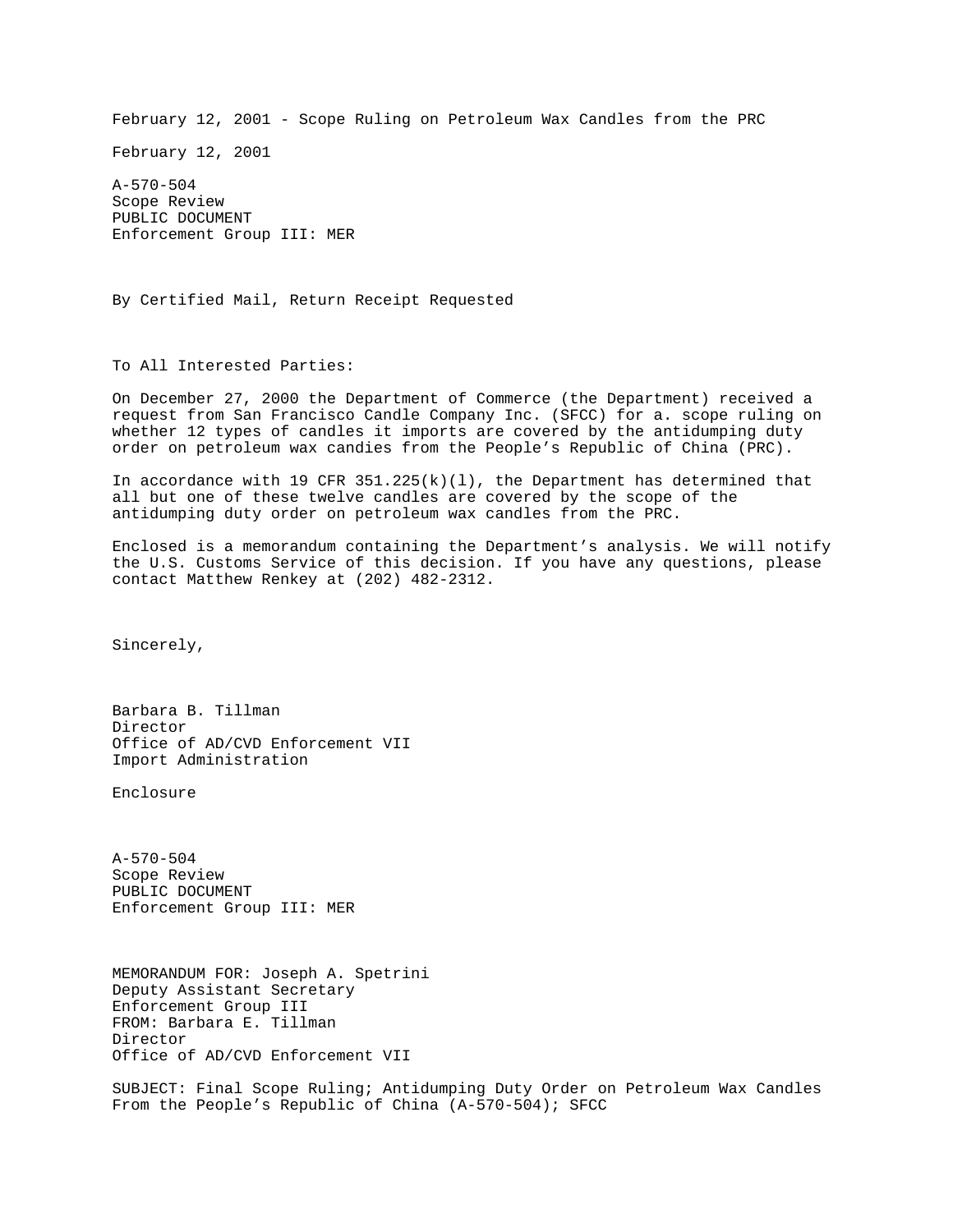#### Summary

On December 27, 2000, the Department of Commerce (the Department) received a request from San Francisco Candle Company Inc. (SFCC) for a scope ruling on 12 candles to determine if they are covered by the antidumping duty order on petroleum wax candles from the People's Republic of China (PRC) (Petroleum Wax Candles from the PRC, 51 FR 25085 (July10, 1986)). The National Candle Association (NCA), petitioner in this case, submitted comments on SFCC's request on January 31, 2001. In accordance with 19 CFR 351.225( $k$ )(1), we recommend that the Department determine that all but one of SFCC's candles are covered by the scope of the antidumping duty order on petroleum wax candles from the PRC.

# Background

SFCC filed its request for a scope ruling in proper form on December 27, 2000. The NCA's timely comments followed on January 31, 2001.

The regulations governing the Department's antidumping scope determinations are found at 19 CFR § 351.225. On matters concerning the scope of an antidumping duty order, the Department first examines the descriptions of the merchandise contained in the petition, the determinations of the Secretary and the International Trade Commission (the Commission), the initial investigation, and the antidumping duty order. This determination may take place with or without a formal inquiry. Tithe Department determines that these descriptions are dispositive of the matter, the Department will issue a final scope ruling as to whether or not the subject merchandise is covered by the order. See 19 CFR 351.225(d).

Conversely, where the descriptions of the merchandise are not dispositive, the Department will consider the five additional factors set forth at 19 CFR §  $351.225(k)(2)$ . These criteria are: i) the physical characteristics of the merchandise; ii) the expectations of the ultimate purchasers; iii) the ultimate use of the product; iv) the channels of trade in which the product is sold; and v) the manner in which the product is advertised and displayed. The Department applies these criteria when it is unclear whether the product which is the subject of the scope ruling fits within the product descriptions contained in the petition, the determinations of the Secretary and the Commission, the investigation, and the order. The determination as to which analytical framework is most appropriate in any given scope inquiry is made on a case-by-case basis after consideration of all evidence before the Department.

In the instant case, the Department has evaluated SFCC's request in accordance with 19 CFR  $351.225(k)(1)$ ; the descriptions of the products contained in the petition, the final determinations of the Secretary (including prior scope determinations) and the Commission, the initial investigation, and the antidumping duty order are, in fact, dispositive.

Documents and parts thereof from the underlying investigation deemed relevant by the Department to this scope ruling were made part of the record of this determination and are referenced herein. Documents that were not presented to the Department, or placed by it on the record, do not constitute part of the administrative record for this scope determination.

In its petition of September 4, 1985, the National Candle Association requested that the investigation cover:

candles [which] are made from petroleum wax and contain fiber or paper-cored wicks. They are sold in the following shapes: tapers, spirals, and straight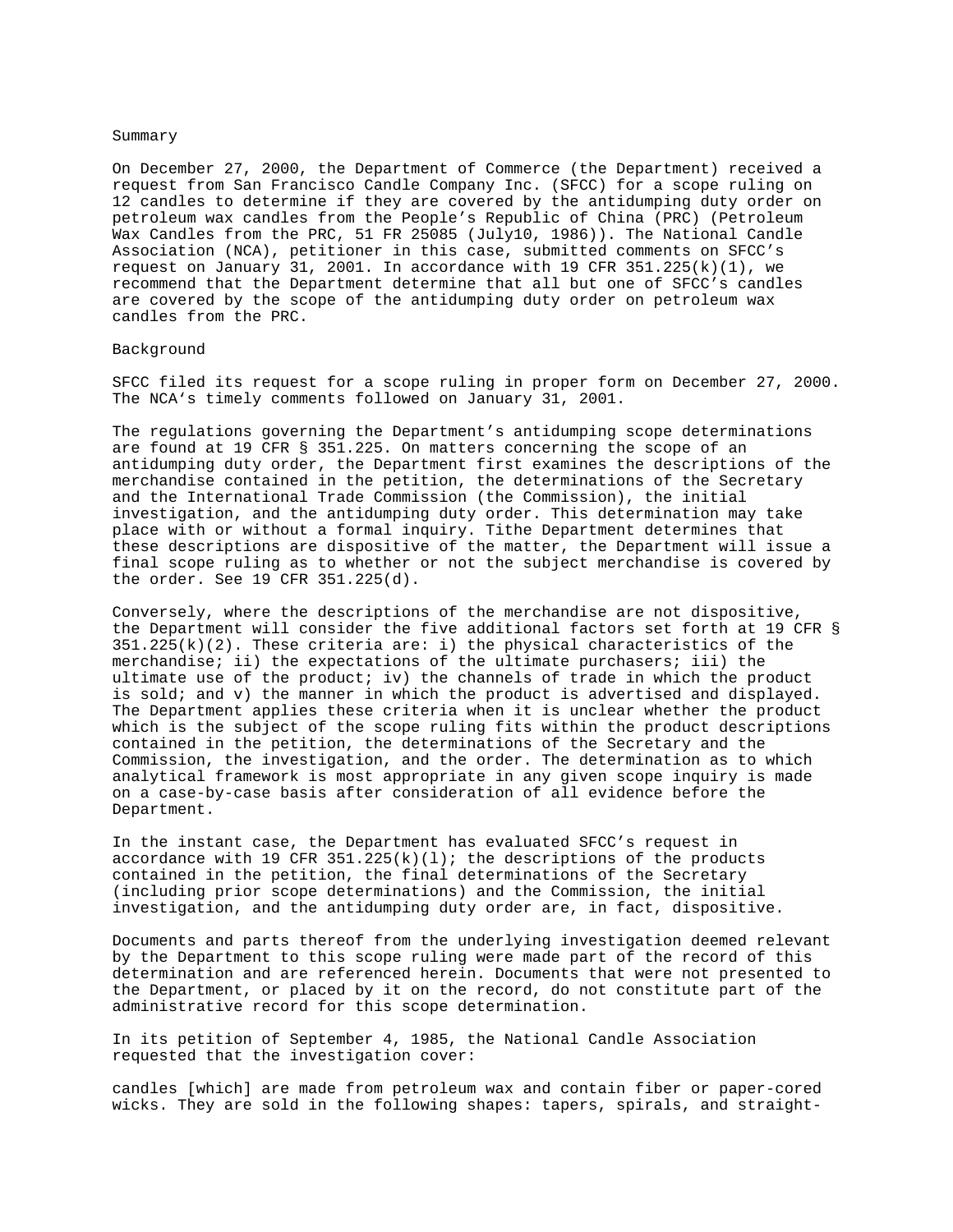sided dinner candles; rounds, columns, pillars; votives, and various waxfilled containers. These candles may be scented or unscented ... and are generally used by retail consumers in the home or yard for decorative or lighting purposes (Antidumping Petition, September 4, 1985 at 7).

The Department defined the scope of the investigation in its notice of initiation, This scope language carried forward without change through the preliminary and final determinations of sales at less than fair value and the eventual antidumping duty order:

certain scented or unscented petroleum wax candles made from petroleum wax and having fiber or paper-cored wicks. They are sold in the following shapes: tapers, spirals, and straight-sided dinner candles; rounds, columns, pillars, votives; and various wax-filled containers (Petroleum Wax Candles from the People's Republic of China: Initiation of Antidumping Duty Investigation, 50 FR 39743 (September 30, 1985); see also Preliminary Determination of Sales at Less Than Fair Value, 51 FR 6016 (February 19, 1986), Final Determination, 51 FR 25085 (July 10, 1986), and Ant/dumping Duty Order; Petroleum Wax Candles from the People's Republic of China 51 FR 30686 (August 28, 1986)).

The Commission adopted a similar definition of the "like product" subject to its determinations, noting that the investigations did not include "birthday, birthday numeral and figurine type candles" (Determinations of the Commission (Final), USITC Publication 1888, August 1986, at 4, note 5, and A-2 (Commission Determination)).

Also of relevance to the present scope inquiry is a notice issued to the United States Customs Service in connection with a July 1987 scope determination, which states:

The Department of Commerce has determined that certain novelty candles, such as Christmas novelty candles, are not within the scope of the antidumping duty order on petroleum-wax candles from the People's Republic of China (PRC). Christmas novelty candles are candles specially designed for use only in connection with the Christmas holiday season. This use is clearly indicated by Christmas scenes and symbols depicted in the candle design. Other novelty candles not within the scope of the order include candles having scenes or symbols of other occasions (e.g., religious holidays or special events) depicted in their designs, figurine candles, and candles shaped in the form of identifiable objects (e.g., animals or numerals), (CIE N-212/85, September 21, 1987; Letter from the Director, Office of Compliance. to Burditt, Bowles & Radzius, Ltd., July 13, 1987).

### SFCC's Scope Request

SFCC argues that all of the models subject to this inquiry i) are Christmas novelty candles that fall under the holiday novelty exemption; ii) bear Christmas motifs that cannot be removed without damaging the candle; and iii) are sold only during the Christmas season. SFCC included a sample of each candle with its scope request (SFCC's Request at 4).

# The National Candle Association's Comments

In its comments, the NCA retraces the history of this antidumping duty order, including the import surges and resultant injury suffered by domestic manufacturers which prompted the original September 1985 antidumping petition. Turning specifically to SFCC's request, petitioner asserts that, "Commerce has denied exclusion to candles that depict scenes, symbols or items related to late fall and winter months, or mere generic decorations, such as flowers, leaves, berries, jingle bells or winter scenes. More recently, Commerce found that wax-filled containers in the shape of a snowflake, star and tree 'lack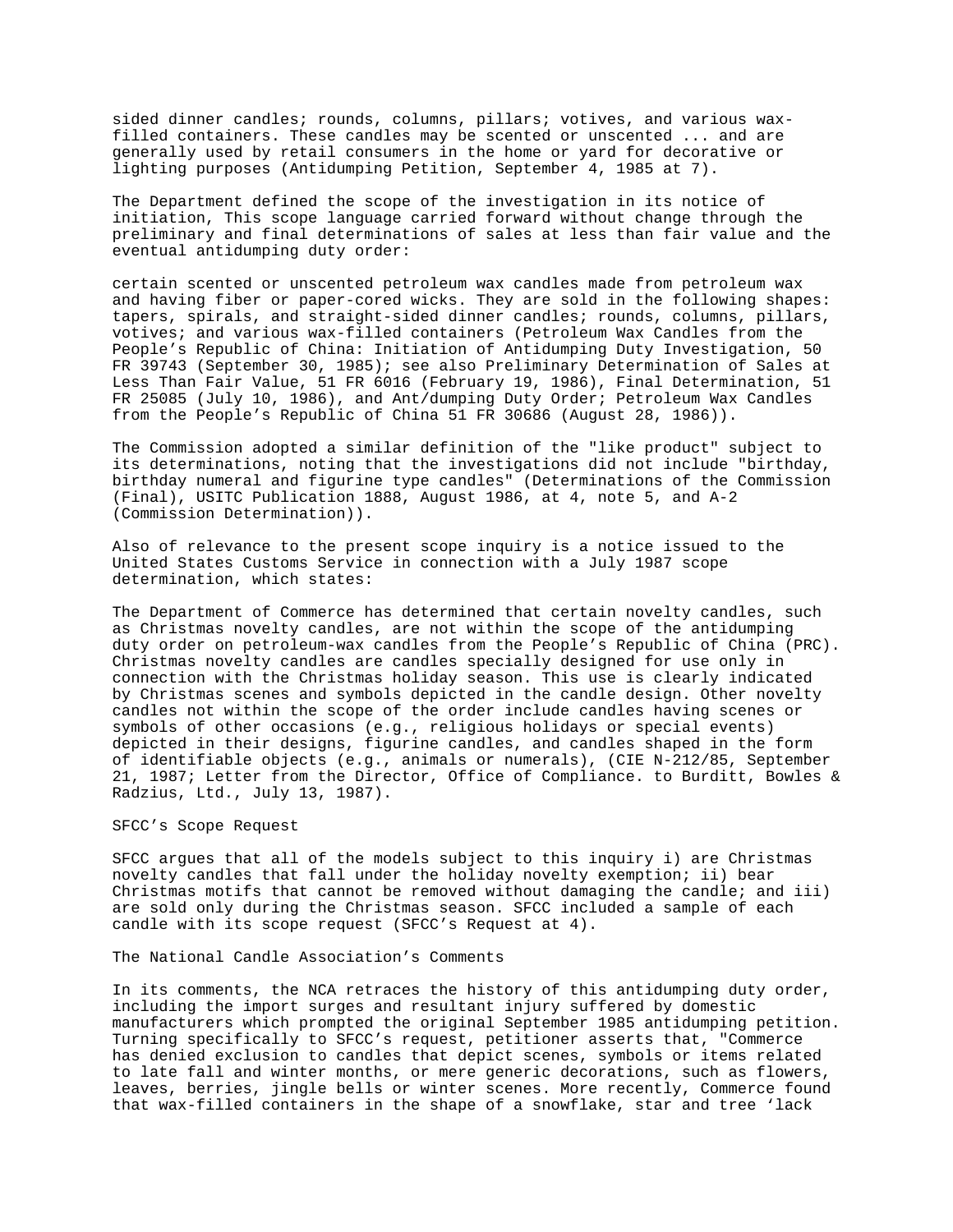the exclusionary characters necessary to consider them outside the scope of the Order'" (NCA's comments at 5).

The NCA concludes by noting what it characterizes as the long standing efforts of candle importers to "...evade or circumvent the Order. The Order is vital to the survival of the U.S. candle industry. SFC[C] is now asking Commerce to narrow the scope of the Order so that it excludes everyday candles claiming that they are novelty candles. Commerce does not have the legal authority to narrow the scope of the Order. Furthermore, if Commerce grants SFC[C]'s requests, it will severely damage the efficacy of the Order." (NCA's comments at 9).

# Analysis

The three factors noted above are those which SFCC contends render its candles outside the scope of the Order as holiday novelty candles. For the reasons discussed below, the Department cannot subscribe to SFCC's interpretation of the scope of the order. When determining whether or not a particular product claimed as a holiday novelty candle is within the scope of the antidumping duty order, the Department's first line of inquiry is whether the shape of the candle is one delineated in the language of the Order's scope, i.e., "tapers, spirals, and straight-sided dinner candies; rounds, columns, pillars, votives; and various wax-filled containers." As explained in the September 1987 Customs Information Exchange notice cm N-212/85 and in previous scope rulings by the Department, novelty candles which are in a shape otherwise within the scope of the Order fall outside the scope of the Order due to the characteristic that renders them novelty candles. Characteristics that can exclude a candle from the Order's scope under the novelty exemption are limited to i) if a candle depicts scenes or symbols of a specific holiday ii) if a candle is in the form of a figurine; and iii) if a candle is in the shape of an identifiable object.

With respect to the instant request, we find that for the reasons outlined below, all but one of the 12 candles fall under the scope of the Order.

1. Christmas Holly Leaf with Berries Candy Cane Pillar (Item No. 03433)

SFCC maintains that this candle, with red and white diagonal stripes along the body of the candle and a holly leaf with berries design on the top surface of the candle, is a Christmas novelty candle. However, the holly leaf and berries are generic to the winter season in general, not to Christmas in particular. Designs on the top surface of the candle would also quickly melt. The Department has also previously determined that candles with red and white stripes, designated as "candy cane" candles, are not eligible for the holiday novelty exclusion (Final Scope Ruling, Institutional Financing Services and Hallmark Cards, April 9, 1997 at 4). Therefore, this candle is covered by the Order.

2. Santa Claus Motif Candy Cane Pillar (Item No. 13403)

This candle is identical to the preceding candle, except that a Santa Claus face is found in place of the holly leaf with berries on the top surface of the candle. While the Santa Claus image is specific to the Christmas holiday, it is only discernable when viewed from above and would soon melt away once the candle is lit. In a previous scope ruling, the Department found that a minimally decorative design that does not make the product easily identifiable as a novelty candle is not grounds for excluding an item from the Order (Final Scope Ruling, Endar Corp., January 10, 2000 at 6). This candle is accordingly found to be within the scope of the Order.

3. Christmas Tree with Star Candy Cane Pillar (Item No. 73633)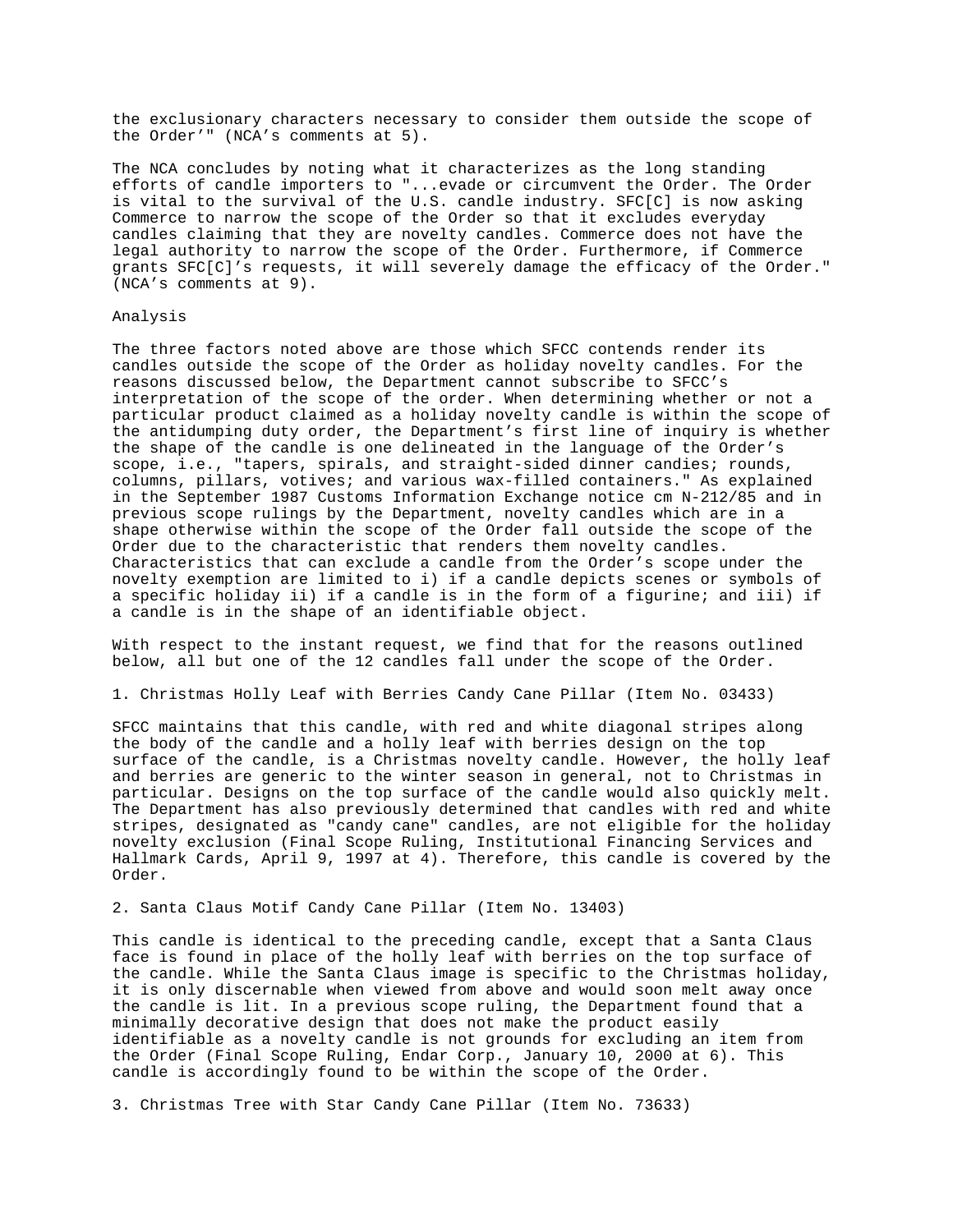Similar to the first two candles, this item has green stripes in addition to red and white ones, and a Christmas tree with star design on the top surface. While the Christmas tree image is specific to the Christmas holiday, it is only discernable when viewed from above and would soon melt away once the candle is lit. In a previous scope ruling, the Department found that a minimally decorative design that does not make the product easily identifiable as a novelty candle is not grounds for excluding an item from the Order (Ibid). This candle is thus found to be within the scope of the Order.

# 4. Christmas Holly Leaf Pillar (Item No.83136)

This candle is dark green in color with an image of a holly leaf and berries embossed in white on one side of the candle. As discussed previously, the holly leaf and berries design does not meet the specificity requirements to render a particular candle exempt under the holiday novelty exemption, since holly is genetic to the winter season. This item is therefore covered by the scope of the Order.

5. Christmas Sock Pillar (Item No. 33036)

This candle is white in color with an image of a stocking drawn in red on one side of the candle. While the stocking image is specific to the Christmas holiday, it is not visible from most angles. Since the stocking image is the only feature which distinguishes this candle as a holiday novelty candle, and as it is not clearly visible when viewed from different angles, the Department cannot exclude this candle from the scope of the order. The Department has previously ruled that such minimally decorative designs are not grounds for determining a candle to be outside the scope of the Order (Ibid).

# 6. Santa Claus Pillar (Item No. 82936)

This candle is red in color with a "Santa Claus" motif drawn in white on one face of the candle. However, the image, a stylized outline of what appears to be a head and shoulders, is not easily recognizable as Santa Claus. Furthermore, the motif is a minimally decorative design that is not viewable from most perspectives and thus not grounds for excluding this item (Ibid). These two factors render the candle within the scope of the Order, since the "Santa Claus" image would have been the only factor that could possibly exclude it from the scope of the Order.

7. Carved Christmas Tree with Star Pillar (Item No. 64904)

The sample candle provided is white in color with a stylized image of a Christmas tree carved in gold on four faces of the candle. The image is clearly identifiable as a Christmas tree and is viewable from most perspectives. Since the Christmas tree design is specific to the Christmas holiday, and since removing the carved image would cause significant damage to the candle, this candle should be excluded from the scope of the Order.

8. Santa Claus Candy Cane Column (Item No. 00016)

This candle has red and white diagonal stripes along the body of the candle, with a small visage of Santa Claus visible on one face. While the image of Santa Claus is specific to the Christmas holiday, this particular ornamentation is only minimally decorative and not viewable from most angles, and therefore is not grounds for excluding this item from the scope of the Order (Ibid).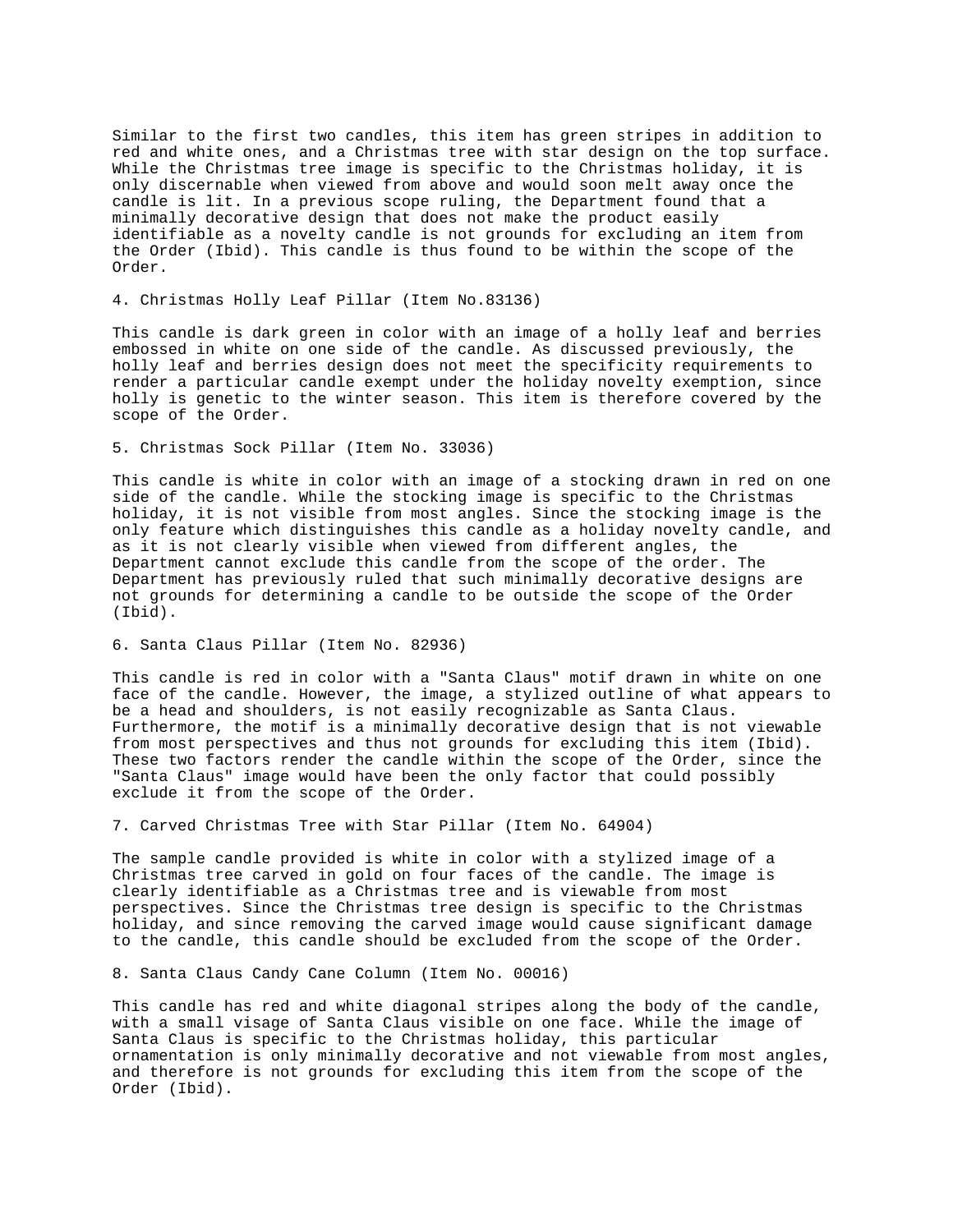9. Christmas Holly Leaf with Berries Candy Cane Column (Item No. 00016)

This candle has red, white and green diagonal stripes along the body of the candle, with a small image of a holly leaf with berries visible on one face. As discussed previously, the holly leaf and berries design does not meet the specificity requirements to render a particular candle exempt under the holiday novelty exemption, since holly is generic to the winter season. This item is therefore covered by the scope of the Order.

10. Christmas Tree with Star Candy Cane Column (Item No. 00016)

Similar to the previous candle in design, this candle possesses a small image of a Christmas tree with a star in place of the holly leaf and berries. While the image of a Christmas tree is specific to the Christmas holiday, this particular ornamentation is only minimally decorative and not viewable from most angles, and therefore is not grounds for excluding this item from the scope of the Order (Ibid).

11. Christmas Holly Leaf with Berries Pillar (Item No. 166406)

The sample candle is red in color, with numerous carved holly leaves and berries decorating the body of the candle. As discussed previously, the holly leaf and berries design does not meet the specificity requirements to render a particular candle exempt under the holiday novelty exemption, since holly is generic to the winter season. This item is therefore covered by the scope of the Order.

12. Christmas Patchwork Pillar (Item No. 15736)

This candle has a variety of images drawn over the surface of the candle, including a candy cane, evergreen frees, snowflakes, a snow-covered house, a cardinal, what appears to be a reindeer, stars, holly leaves with berries, and patchwork designs of various colors. None of these images, however, is solely specific to the Christmas holiday, and some are quite ubiquitous. As such, this candle cannot be excluded from the scope of the Order.

# Summary

These facts combine to nullify SFCC's claims, in all but one case, that its candles should be considered under the holiday novelty exemption. Moreover, our analysis of the ease or difficulty of removing decorative figurines or images is predicated on a finding that the candles with the figurine or image would be excluded as a holiday novelty candle (Final Scope Ruling, American Greetings Corporation, May 4, 2000 at 8). Many of the designs found on SFCC's candles are not specific to the Christmas holiday. Those that are merely represent minimally decorative designs that are not viewable from most angles, rendering moot the fact that removing them may cause damage to the candle

Regarding SFCC's argument that it should be exempt from antidumping duties on the candles because they are sold only during the Christmas season, we note that SFCC's motives cannot serve as the basis for excluding a particular product from the scope of an antidumping duty order In a scope inquiry, the Department must focus, above all, on the product at issue, irrespective of the season during which the product is sold.

SFCC argues that its candles are holiday novelty candles sold only during the Christmas season. All fall within a shape outlined in the Order, and due to the seasonal and minimally decorative designs found on the candles, all but one fails the requirements to be considered under the holiday novelty exemption. Thus, we find that candles #1-6 and 8-12, as described above, are within the scope of the Order. This conclusion is consistent with the scope